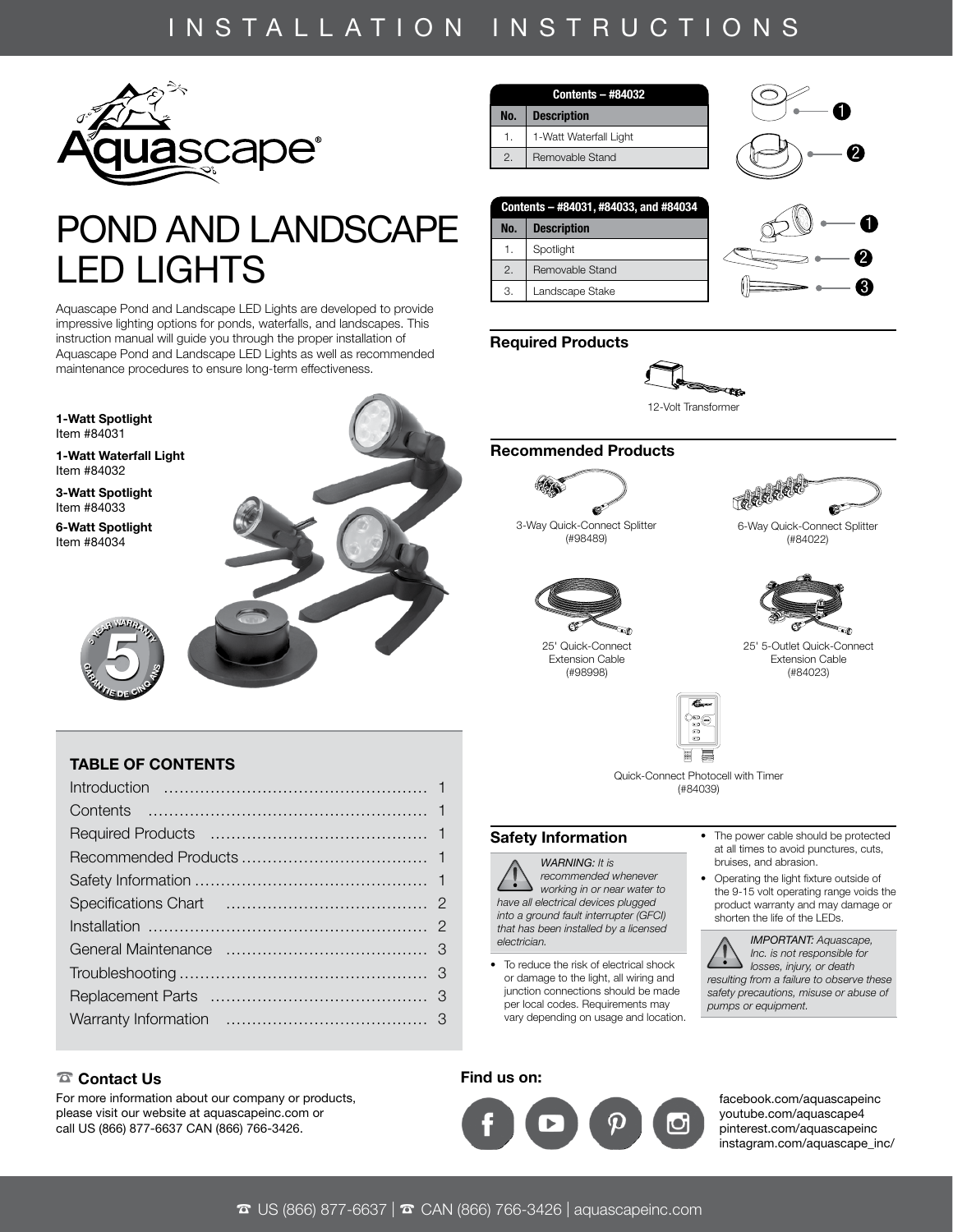| Pond and Landscape LED Lighting Specs |                               |                         |                         |                         |
|---------------------------------------|-------------------------------|-------------------------|-------------------------|-------------------------|
| <b>Model</b>                          | <b>1-Watt Waterfall Light</b> | <b>1-Watt Spotlight</b> | <b>3-Watt Spotlight</b> | <b>6-Watt Spotlight</b> |
| <b>Dimensions</b>                     | 2" diameter x 1.25"H          | 1.5" diameter x 2"H     | 3" diameter x 3"H       | 3" diameter x 3"H       |
| Material                              | Die-Cast Metal                | Die-Cast Metal          | Die-Cast Metal          | Die-Cast Metal          |
| Voltage Min-Max                       | 9V-15V                        | 9V-15V                  | 9V-15V                  | 9V-15V                  |
| Wattage                               | $1.2 \pm 10\%$                | $1.2 \pm 10\%$          | 3±10%                   | $5.8 \pm 10\%$          |
| Lumens                                | 45 lm                         | 45 lm                   | 150 lm                  | 340 lm                  |
| Kelvin Temperature                    | 3,000 K                       | 3,000 K                 | 3,000 K                 | 3,000 K                 |
| Color Rendering Index                 | 75                            | 75                      | 75                      | 75                      |
| Beam Angle Spread                     | $30^\circ$                    | $30^\circ$              | $30^\circ$              | $30^\circ$              |
| Cord Length                           | 14.5'                         | 14.5'                   | 14.5'                   | 14.5'                   |

# Installation

# MOUNTING OPTIONS

- Choose the option that works best for each light.
	- Removable mounting stand (#84031, #84033, and #84034 only)
		- **Remove the threaded nut from the fixture holder and insert holder** into the base. Use the threaded nut to secure the fixture holder (Ex. 1).
	- Landscape stake (#84031, #84033, and #84034 only)
	- **Remove the threaded nut from the fixture holder and thread the** stake clockwise into the bottom of the fixture holder (Ex. 2).





- No stand or stake
	- The lights can be used without the fixture holder to allow the fixture to be disguised between rocks (Ex. 3).



- Adjusting the light angle
	- $\blacksquare$  To adjust the angle, push up or down on the fixture holder until it "clicks" into the desired position (Ex. 4).



- Waterfall Light Base (#84032 only)
	- The pre-installed stand can be removed for installation in tight spaces (Ex. 5).



# CONNECT LIGHT FIXTURES

• Aquascape pond and landscape lights include 2-pin, quick-connect fittings to provide tool-free electrical connections.



- Ex. 6  $\mathbb{X}$
- Splitters and extension cables are available to install multiple lights. See the recommended products section for available extensions and splitters.
- Connect lights to quick-connect splitters and extensions (Ex. 7).

NOTE: Quick-connect connections must be fully tightened to prevent water from entering. Dielectric



grease, available at most home improvement stores, can be used in all connections to further prevent water infiltration.

• If desired, the Aquascape Quick-Connect Photocell with Timer can be installed at this time. See the recommended products section for more information).



*WARNING: Do not submerge quick-connect fittings, as moisture entering the connections will damage the lights.*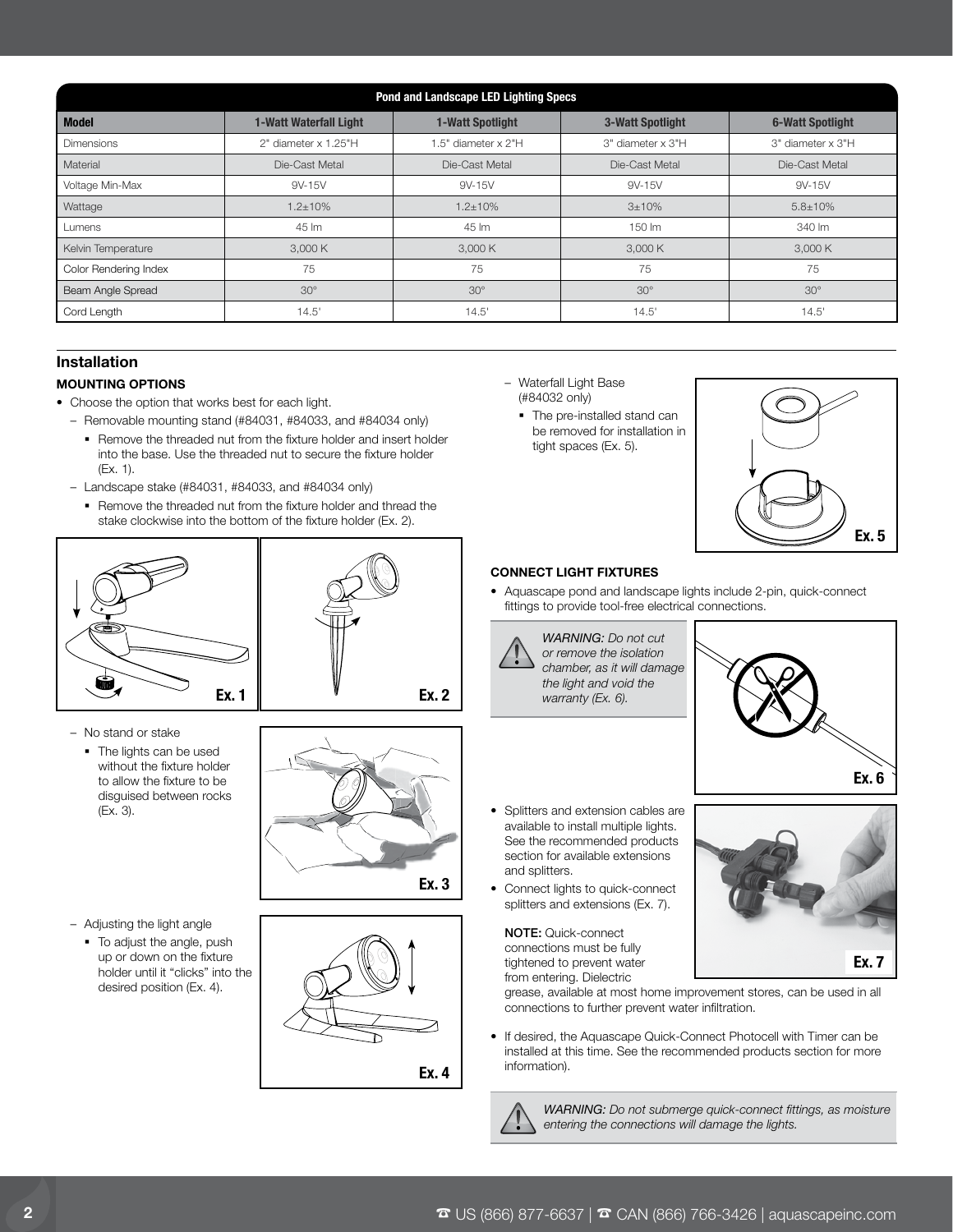NOTE: The light can also be wired directly in pre-existing low-voltage lighting systems. Cut off the quick-connect and use a commercially available wiring device suitable for outdoor applications per local codes.

NOTE: Light failure as a result of improper wiring is not covered under warranty.

### TRANSFORMER SETUP

• Aquascape pond and landscape lights are designed to operate on a 12-volt, outdoor-rated transformer.



*WARNING: Aquascape pond and landscape lights have a max voltage operating range between 9 and 15 volts. Operating the light outside of this voltage range voids the product warranty and may damage or shorten the life of the light.*

NOTE: It is recommended to locate the transformer as close to the light fixtures as possible to avoid voltage drops caused by long cable runs.

NOTE: It is recommended to bury low voltage cables 6" or less.

- Connect the light, photocell, splitter, or extension cable to the transformer (Ex. 8).
- Plug the transformer into a GFCI-protected outlet (Ex. 9).



### General Maintenance

• Periodically clean the fixture with fresh water, removing any existing algae, debris, or buildup.

### **Troubleshooting**

- Lights are dim or won't turn on
	- Check for loose connections
	- Make sure the outlet is receiving power
	- Make sure the ground-fault circuit interrupter (GFCI) is not tripped
	- Check to verify that the lights are receiving the correct voltage
	- Verify that the photocell is functioning properly
	- Verify proper transformer loading
	- Verify that long cable runs are not causing voltage drop
- Lights won't turn off
	- Verify that the photocell (not included) is functioning properly

### Replacement Parts

|     | <b>Pond and Landscape LED Lighting Replacement Parts</b>        |
|-----|-----------------------------------------------------------------|
| No. | Item number/description                                         |
| 1.  | 84035 - 1-Watt Spotlight (G2) - Replacement Mounting Kit        |
| 2.  | 84036 - 3-Watt/6-Watt Spotlight (G2) - Replacement Mounting Kit |
| 3.  | 84037 - 1-Watt Waterfall Light (G2) - Replacement Base          |

# Warranty Information

### 5 YEAR WARRANTY

Aquascape warrants that the lights will be free of manufacturing defects for five years after date of purchase. Proof of purchase required. Warranty does not cover damage resulting from electrical supply problems, improper wiring, lightning, negligent handling, misuse, or lack of reasonable maintenance or care. This product should only be operated in fresh water without corrosive chemicals like chlorine or bromine. If upon Aquascape's inspection, the lights shows evidence of a manufacturing defect, Aquascape's liability is limited, at Aquascape's option, to the repair of the defect, or the replacement of the defective product or refund of the original purchase price. The warranty excludes costs of labor, removal of product, shipping and expenses related to the installation and re-installation of the product. No liability for loss or damage of any nature or kind, whether arising out of or from the use of the product, whether defective or not defective, is assumed by Aquascape, Inc. or its affiliates. Aquascape shall not be liable for any incidental, consequential or other damages arising under any theory of law whatsoever.

> For more information about our company or products, please visit our website at [aquascapeinc.com](https://www.aquascapeinc.com/)  or call us at US (866) 877-6637 CAN (866) 766-3426

12/21 ©2021 Aquascape, Inc. • All Worldwide Rights Reserved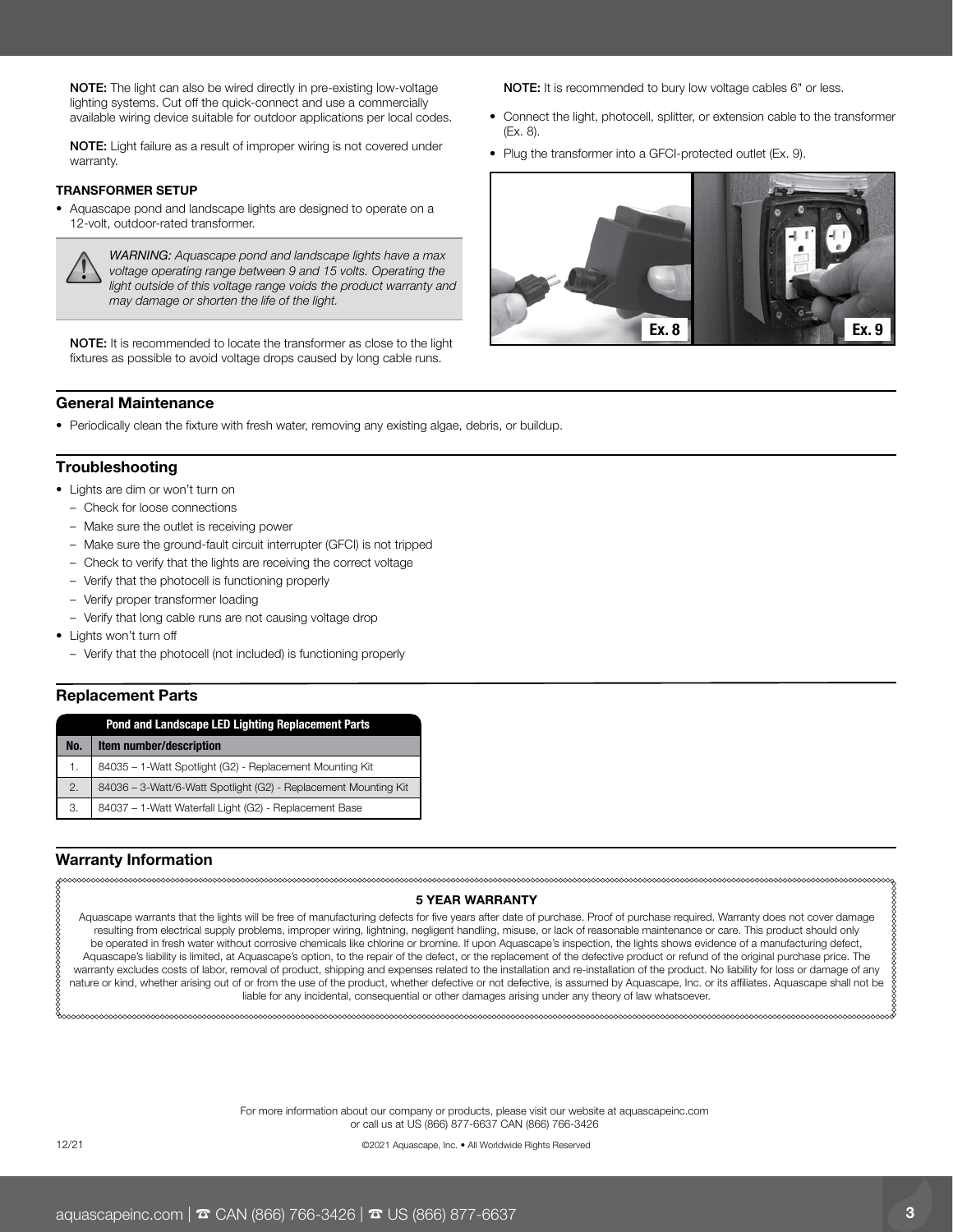# INSTRUCTIONS ET ENTRETIEN



# ÉTANG ET PAYSAGE LUMIÈRES LE

Les lumières LED pour étang et paysage Aquascape sont développées pour fournir des options d'éclairage impressionnantes pour les étangs, les cascades et les paysages. Ce manuel d'instructions vous guidera à travers l'installation appropriée des éclairages LED Aquascape pour étang et paysage ainsi que les procédures d'entretien recommandées pour assurer une efficacité à long terme.



# TABLE DES MATIÈRES

## ☎ Communiquez avec nous

Pour plus de renseignements sur notre entreprise ou nos produits, veuillez vous rendre sur notre site Web aquascapeinc.com ou appeler le (866) 877-6637 (aux É.-U.) ou le (866) 766-3426 (au Canada).



1

2 3

| Contenu - #84031, #84033, and #84034 |                    |  |
|--------------------------------------|--------------------|--|
| <b>N°</b>                            | <b>Description</b> |  |
| 1.                                   | Projecteur         |  |
| 2.                                   | Support amovible   |  |
| 3.                                   | Piquet paysager    |  |

# Produits recommandés



Transformateur 12 volts

### Outils recommandés 2 1



Répartiteur à connexion rapide à 3 voies (#98489)



Connexion rapide 25 pi 2 1 Câble d'extension (#98998)



Répartiteur à connexion rapide à 6 voies (#84022)



Câble d'extension à connexion rapide à 5 prises de 25 pi (#84023)



Cellule photoélectrique à connexion .<br>rapide avec minuterie (#84039)

# Informations sur la sécurité . Le câble d'alimentation doit toujours

*MISE EN GARDE : Lorsque vous travaillez dans l'eau ou près d'un point d'eau, il est recommandé en tout temps de brancher tout l'équipement électrique dans un disjoncteur de fuite de terre qui a été installé par un électricien autorisé.*

• Pour réduire le risque de décharge électrique ou pour éviter d'endommager l'ampoule, tous les branchements de câbles et les raccordements doivent être faits conformément aux règlements locaux. Certaines exigences peuvent varier selon l'utilisation et le lieu.

## Rejoignez-nous sur :



être protégé pour éviter tous les risques de perforations, de coupures, de blessures et d'abrasion.

• L'utilisation du luminaire à l'extérieur de la zone du 10.8-15 volts annule la garantie du produit et peut entraîner des dommages à l'éclairage à DEL et en raccourcir la durée de vie.

*IMPORTANT : Aquascape, inc. n'est pas responsable de perte, blessure ou décès résultant d'une négligence à observer ces précautions de sécurité, d'une utilisation incorrecte ou abusive du produit et des pompes.*

[facebook.com/aquascapeinc](https://www.facebook.com/AquascapeInc/) [youtube.com/aquascape4](https://www.youtube.com/Aquascape4) [pinterest.com/aquascapeinc](https://www.pinterest.com/aquascapeinc/) [instagram.com/aquascape\\_inc/](https://www.instagram.com/aquascape_inc/)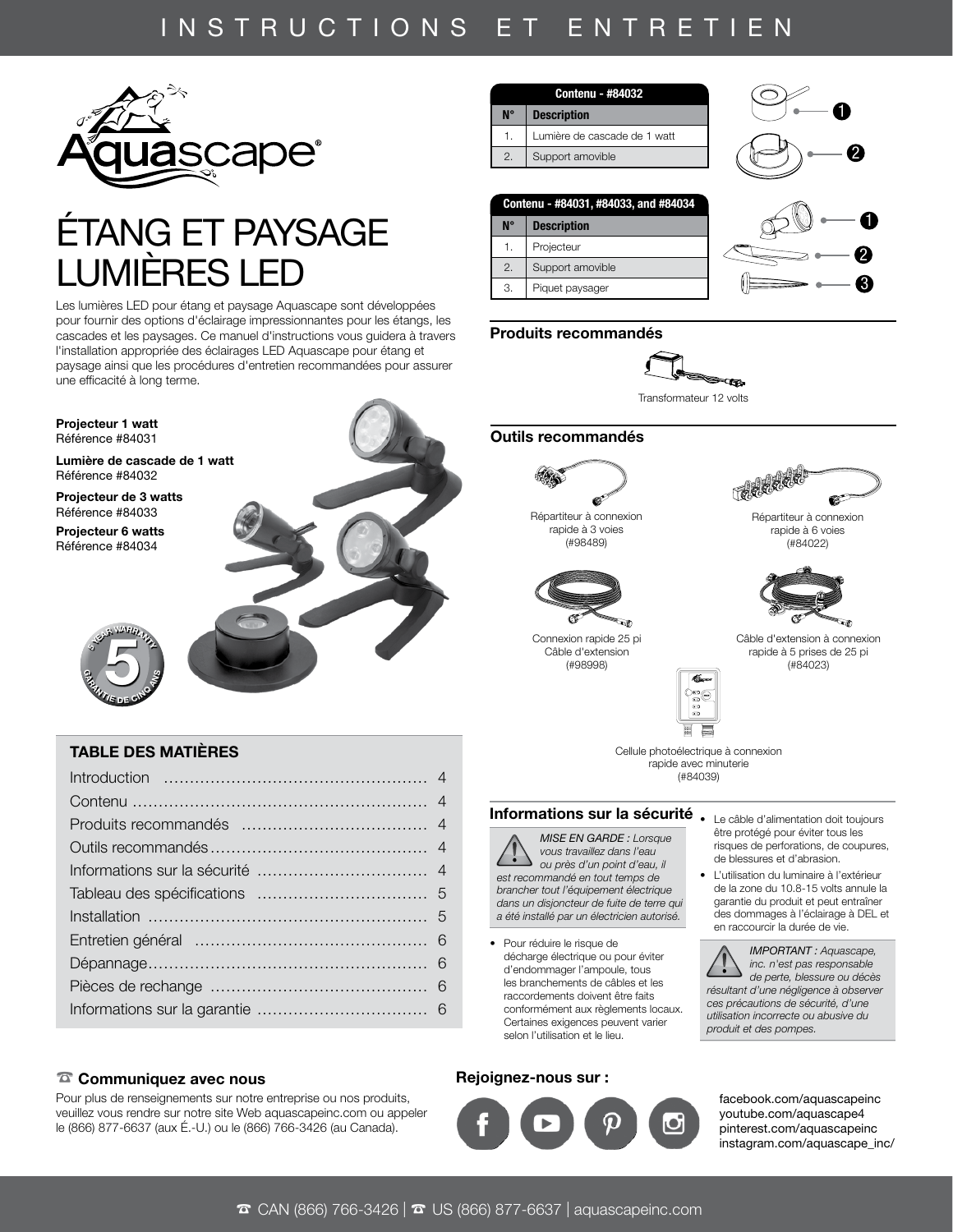| Spécifications de l'éclairage LED pour étang et paysage |                              |                          |                        |                           |
|---------------------------------------------------------|------------------------------|--------------------------|------------------------|---------------------------|
| <b>Modèle</b>                                           | Lumière de cascade de 1 watt | <b>Projecteur 1 watt</b> | Projecteur de 3 watts  | <b>Projecteur 6 watts</b> |
| <b>Dimensions</b>                                       | 2 po diamètre x 1,25 po H    | 1,5 po diamètre x 2 po H | 3 po diamètre x 3 po H | 3 po diamètre x 3 po H    |
| Matériel                                                | Die-Cast Métal               | Die-Cast Métal           | Die-Cast Métal         | Die-Cast Métal            |
| <b>Tension Min-Max</b>                                  | 9V-15V                       | 9V-15V                   | 9V-15V                 | 9V-15V                    |
| Puissance                                               | $1.2 \pm 10\%$               | $1.2 \pm 10\%$           | 3±10%                  | $5.8 \pm 10\%$            |
| Lumens                                                  | 45 lm                        | 45 lm                    | 150 lm                 | 340 lm                    |
| Température Kelvin                                      | 3 000 K                      | 3 000 K                  | 3 000 K                | 3 000 K                   |
| Indice de rendu de couleur                              | 75                           | 75                       | 75                     | 75                        |
| Angle de faisceau                                       | $30^\circ$                   | $30^\circ$               | $30^\circ$             | $30^\circ$                |
| Longueur de cordon                                      | 14,5 pi                      | 14,5 pi                  | 14,5 pi                | 14,5 pi                   |

# Installation

### OPTIONS D'INSTALLATION

• Choisissez l'option la plus appropriée pour chacun des luminaires.

- Installation du support amovible (no 84059 et no 84060 seulement)
	- Retirez l'écrou fileté de la pièce fixe et insérez le support amovible dans la base. Utilisez l'écrou fileté pour bien fixer la pièce fixe et le support amovible ensemble (Ex. 1).
- Piquet paysager (no 84059 et no 84060 seulement)
- Retirez l'écrou fileté de la pièce fixe et vissez le piquet dans le sens des aiguilles d'une montre à l'intérieur de la partie inférieure du luminaire (Ex. 2).
- 



- Sans support ni piquet
	- **Les luminaires peuvent** être utilisés sans support amovible ni piquet pour permettre à l'éclairage d'être camouflé parmi les roches (Ex. 3).



- Ajustement de l'angle de la lumière
	- Pour ajuster l'angle, poussez vers le haut ou vers le bas sur ou sous le support du luminaire jusqu'à ce qu'il « clique » à la position désirée (Ex. 4)



- Base de lumière cascade (#84032 uniquement)
	- Le support préinstallé peut être retiré pour faciliter l'installation dans de petits espaces (Ex. 5).



### CONNECT LIGHT FIXTURESRACCORDEMENT DES LUMINAIRES

• Les lumières d'étang et de paysage Aquascape comprennent des raccords à connexion rapide à 2 broches pour fournir des connexions électriques sans outil.

*MISE EN GARDE : Ne coupez pas et ne retirez pas les raccords rapides ou la chambre de fuite, sinon vous risquez d'endommager le luminaire et d'annuler la garantie (Ex. 6).*

- Vous pouvez vous procurer des répartiteurs à couleur changeante et des câbles de prolongement pour installer plusieurs luminaires. Voir la section des produits recommandés qui traite de ces équipements.
- Connectez les lumières aux répartiteurs et extensions à connexion rapide (Ex. 7).

REMARQUE : Les raccords rapides doivent être serrés pour éviter les infiltrations d'eau. Vous pouvez vous procurer de la graisse diélectrique dans la plupart des magasins



Ex. 7

X

de bricolage ou de rénovation qui peut être utilisée sur tous les branchements pour prévenir l'infiltration d'eau.

• Si vous le souhaitez, la cellule photoélectrique à connexion rapide Aquascape avec minuterie peut être installée à ce moment. Voir la section produits recommandés pour plus d'informations).



*MISE EN GARDE : Ne submergez pas les raccords rapides, le cas échéant l'humidité qui entrera dans les branchements endommagera les luminaires.*